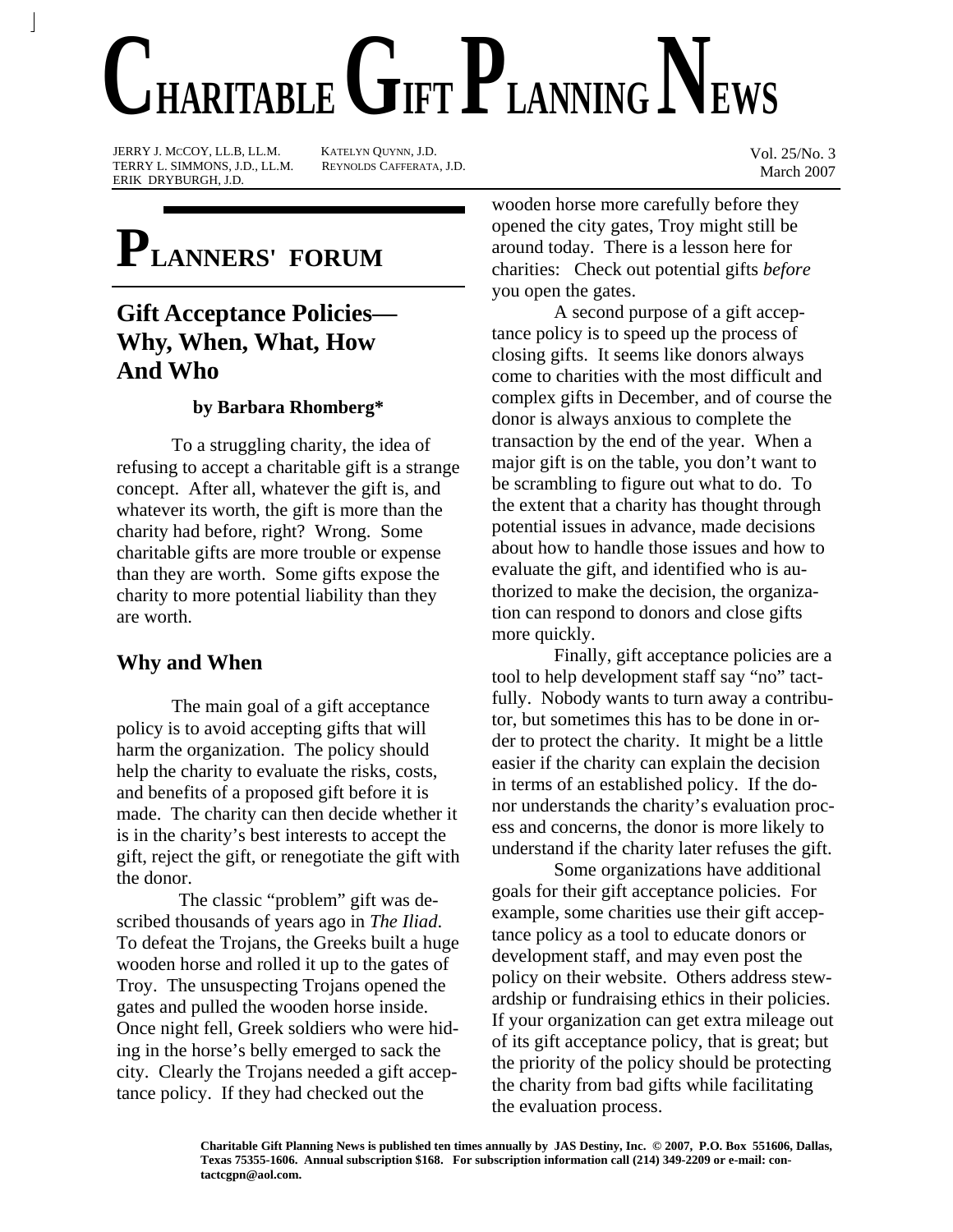## **What, How, and Who**

Broadly speaking, a gift acceptance policy should consider what, how, and who. "What" covers what types of gifts a charity" will accept. This means what types of assets, what kinds of planned gifts, what restrictions, and so on. "How" means how the charity will evaluate the gift. This includes checklists of issues to consider, or checklists of documents to review, in arriving at a decision. For some gifts, the review process may include getting outside advice. For example, the policy may require an environmental assessment for gifts of real property, or legal review of a charitable remainder trust (CRT) if the charity is going to serve as trustee. The use of outside experts may be essential for a charity contemplating a complex or high stakes gift. The gift acceptance policy should give staff the authority to hire experts when appropriate to help with the evaluation process.

"Who" means who will evaluate the gift and decide on behalf of the charity whether to accept it. The success of the policy in protecting the charity is going to depend on the good judgment of the people who make these decisions.

Most gift acceptance policies spend a lot of ink on "what;" in other words, they include lists of the various types of assets and the forms of planned gifts that the charity will accept. However, the "what" part of the policy *by itself* is not that helpful. For example, I've never yet seen a gift acceptance policy that said "We don't take gifts of real estate," even though real estate gifts can be among the most problematic for a charity. The "what" part of the policy is not going to protect the charity, because it does not say which real estate gifts to take and which to reject.

 The key to a successful gift acceptance policy is going to be the "how" and the "who" parts of the document. The "how" part of the policy will help the decision makers arrive at the right decision. Some gift acceptance policies spell out in significant detail how the charity should investigate a potential real estate gift, for example. The policy may cover what documents should be obtained, what level of environmental review isneeded, what problems to watch out for, and so on.

The "who" part of the policy is crucial, because ultimately the decision will come down to a judgment call. It is the responsibility of the Board to decide who will make these calls for the organization. Through the gift acceptance policy, the Board of the charity decides who is authorized to accept what kinds of gifts.

The "how" and the "who" parts are also important for the second goal of a gift acceptance policy—speeding up the process of closing gifts. Procedures and issue checklists can help the charity review potential gifts more expeditiously, and having a clear policy regarding who is authorized to accept a gift can avoid confusion and delay.

## **Varieties of Lemon Gifts**

Gifts that could be problematic, or "lemons," come in many varieties. Once your charity identifies a type of gift that is potentially a lemon, the policy should address how the charity is going to evaluate it and who is going to decide whether or not to take it.

#### **Problems with the Asset**

The most typical problem is hard-tohandle assets. To put it bluntly, people will try to give junk to a charity. By junk, I mean not only broken toasters, but also worthless partnership interests, unmarketable real estate, and other assets the donor is eager to unload. Also, property that is not junk may still be too costly or risky for the organization to handle.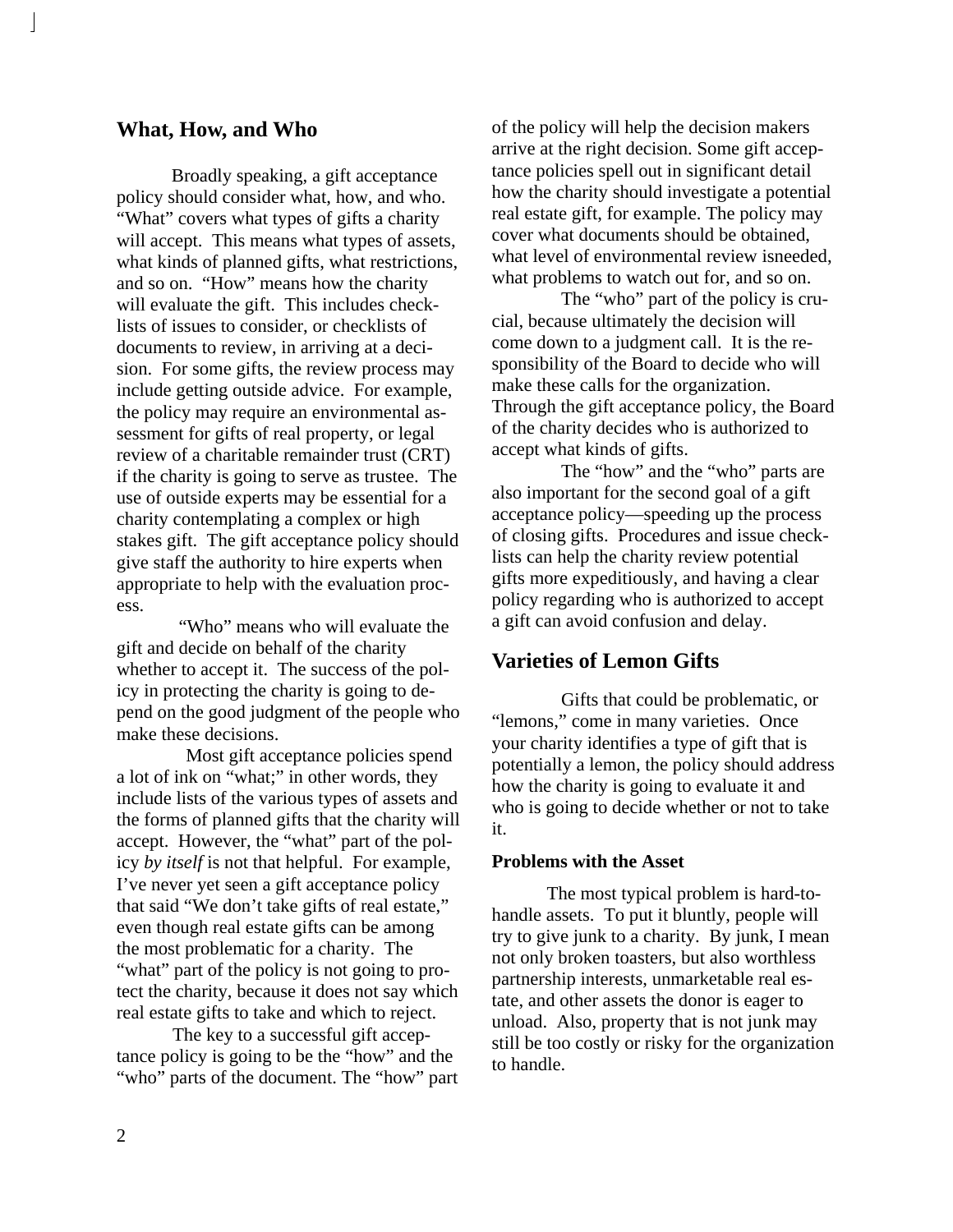#### **Factors to consider**

In general, a charity should look at five factors to evaluate assets:

- Whether it will cost the charity money to own the asset
- Whether it will cost the charity money to sell the asset
- Staff and volunteer time required to manage or sell the asset
- Whether owning or selling the asset will expose the charity to liability
- The marketability of the asset and the cash flow it can be expected to generate

The first four factors relate to possible costs the charity will incur as a result of accepting the gift; these costs should be weighed against the potential benefits. Unless the gift is something the charity can use in its day-to-day activities, the benefit a charity is looking for is money in the bank. Usually a charity will not get cash until it sells the asset, so marketability of the asset is key; occasionally a charity may want to hold an investment asset that generates an income stream. Either way, the fifth factor looks at what cash will be realized and when.

#### **When to Say "No"**

A charity should refuse a gift if the time and costs of handling the asset are disproportionate to its expected value, or if the charity's exposure to liability is excessive, or if the charity's prospects for realizing cash are distant and disproportionate to the current costs of holding the asset. If a gift seems like a loser in this analysis, that is not necessarily the end of the story. Sometimes if a charity identifies potential problems ahead of time, it can work with the donor to structure the gift in a way that takes care of the charity's concerns.

#### **Applying the Factors**

A gift acceptance policy will typically list various types of assets, and address how the charity will handle proposed gifts of each type, based on the five factors discussed above. The most common types of gifted assets are cash, publicly traded stock, real estate, closely held business interests, and insurance gifts.

### **Gifts of Money or Publicly Traded Stock**

Cash gifts are always good. Stock that trades on a stock exchange is also easy to handle. It costs nothing to own (except for fees the charity already pays for brokerage accounts); it does not cost much money, or take much staff time, to sell; there is no exposure to liability; and the charity can easily turn the gift into cash. Therefore, a gift acceptance policy will not need to say much about gifts of cash and publicly traded stock. The policy only needs to cover who is authorized to accept such gifts.

#### **Real Estate**

Real estate gifts can be fantastic for charity, but an organization can also run into big problems on any of the factors. Real estate costs money to own; for example, there are insurance costs, maintenance, and property taxes. For a condominium, there are association fees. Real estate also costs money to sell. The charity has to pay the real estate agent and the title company, and the charity might also have out-of-pocket expenses for cleaning, repairs, and inspections.

Liability is a huge concern. First and foremost, there is a risk of environmental liability. If the charity is in the chain of title, it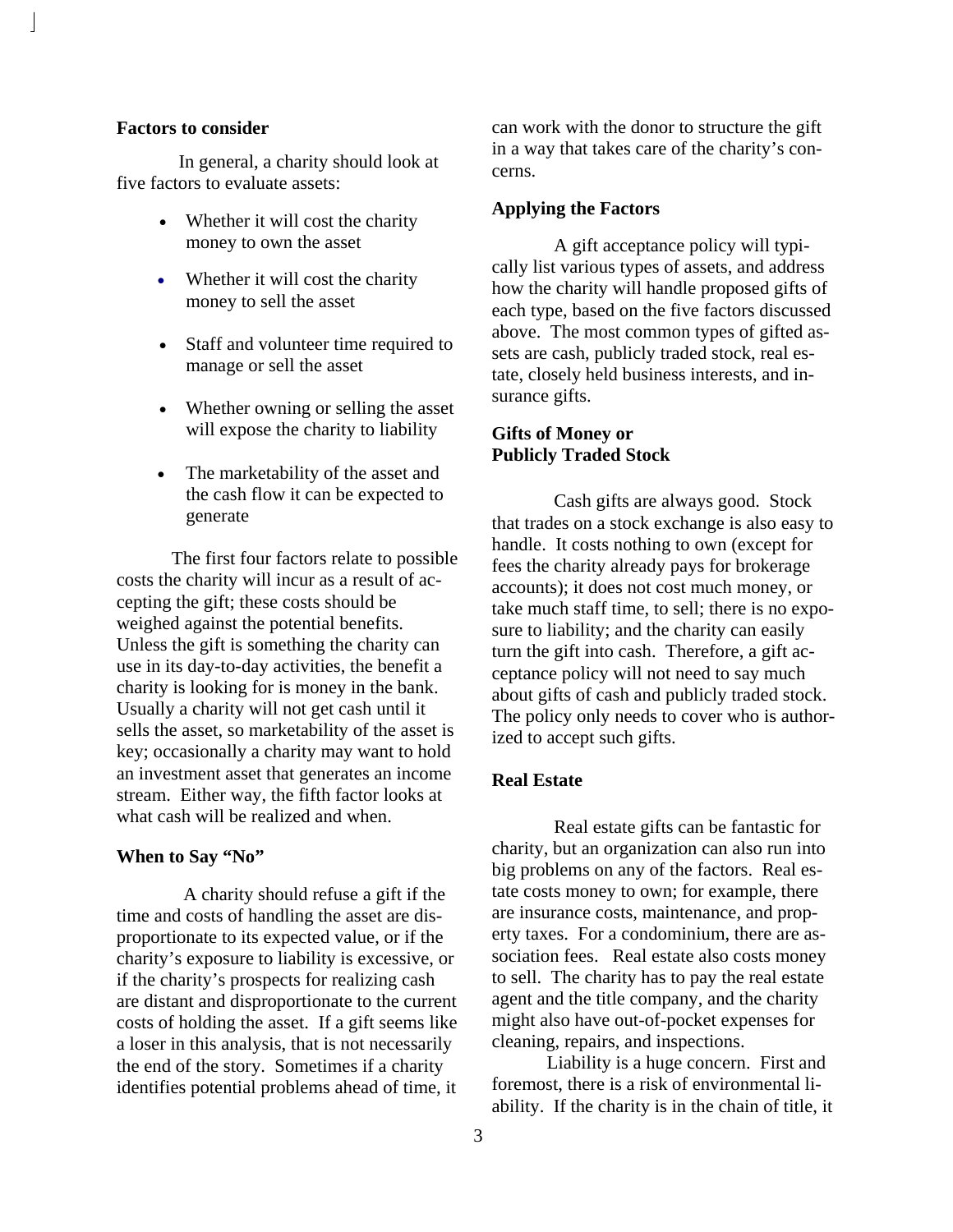could be exposed to liability for toxics on the property under state and federal environmental laws. Before accepting real estate, a charity should undertake some investigation to assess that risk. Owning property also exposes a charity to liability of the slip-and-fall variety; it must maintain insurance to cover this. Finally, there is also potential liability to the buyer for problems with the property, including problems with title.

Marketability can be a problem for real estate gifts, too. Commercial property or undeveloped land can be difficult to sell. It may be hard to believe given our recent overheated market, but you cannot always count on a quick sale of residential property either.

A charity needs to balance the costs and risks of accepting a real estate gift against the expected value of the property. When estimating value, a charity should check for any mortgages or liens on the property which will be paid out of sale proceeds. It also should review any leases or contracts that the property will be subject to, since lease obligations can greatly affect value. If the property is subject to debt, the charity should also consider whether part of its proceeds from the sale of the property might be subject to unrelated business income tax (UBIT).

Real estate gifts are high stakes, and thorough evaluation is essential. Knowing ahead of time what questions to ask, what documents to obtain, and how to approach the evaluation process will help an organization do a good and expeditious job in deciding whether to accept a real estate gift. The high stakes also make this an important area for the Board to set policy by deciding who is authorized to accept a real estate gift, and what evaluation procedures should be used.

#### **Closely Held Businesses**

Gifts of closely held business interests also require careful evaluation. These assets

include stock in corporations that are not listed on stock exchanges, and ownership interests in other types of business entities like partnerships and limited liability companies. There is a tremendous amount of value in businesses that are not publicly traded. However, marketability is often an issue—it can be difficult to turn that value into cash. Usually charities are offered a minority stake in the business, and not many investors want to buy a noncontrolling share of someone else's family business. Often the only potential buyers are the other owners of the business, who may be relatives of the donor.

Also, there may be legal restrictions on transferring small business interests. Small business owners often enter into agreements with the other owners which limit their ability to sell. Employees who get stock as part of their compensation may get restricted shares that cannot be sold. A charity has to take these restrictions into account, along with the practical limits on marketability, to assess whether it can turn this asset into money in the bank.

Small business interests often cost money to sell. Without a public market, it is hard for the charity to know what its stake is worth. The charity may need an expert appraisal to determine what a fair price would be. If no other owner is interested in buying, the charity may need a business broker. Business interests are usually sold with a purchase and sale agreement; any time a charity signs a complex contract, it should probably get legal advice.

Small business interests can also cost money to own. One crucial factor to examine is whether the charity will be liable for taxes on its share of the business income. Many small businesses, including partnerships, limited liability companies, and S corporations, are "pass-through" tax entities. At the end of each year, the business calculates how much taxable income it earned, and allocates this income among the owners. Each owner is re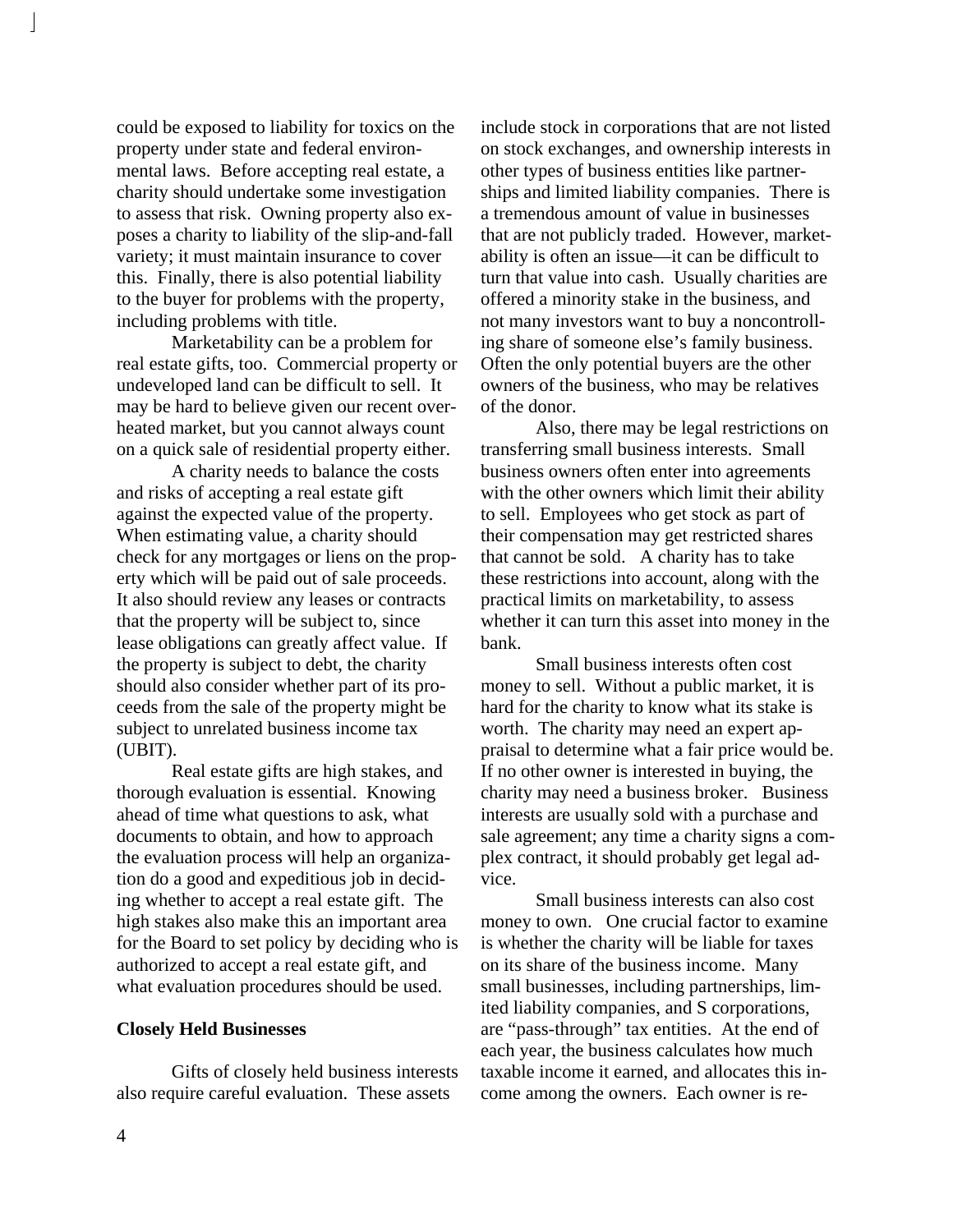quired to report his or her share of the business's taxable income on the owner's individual tax return, whether the income is distributed to the owner or not. If the business decides to reinvest its profits instead of distributing them to owners, the owners are out of luck—they pay taxes on their share of the taxable income anyway.

For a charity, income from a passthrough entity may be unrelated business taxable income, subject to UBIT. Therefore, in evaluating a potential small business gift, a charity needs to assess whether it is likely that the charity will have to tap other assets to pay unrelated business income tax on its share of the business's taxable income, if the income earned by the business is not immediately distributed to the charity.

Liability is a huge issue for sole proprietorships or general partner interests, since owners of these interests are liable for business debts. Liability for business debts is not much of a concern for other types of holdings, like limited liability company interests or corporate stock. But a charity still needs to be cautious about any possible costs of ownership; for example, it should check whether any business agreements allow the business to make capital calls. Also, if the charity is ever offered a majority interest in a business, there can be fiduciary liability to the minority owners.

So what might the gift acceptance policy say about small business interests? In terms of "how," the policy should require the charity or its attorney to review governance documents of the business (like a partnership or LLC agreement), and any agreements relating to the business that the donor has entered into, like shareholder agreements. The charity should also look at financial information about the business. In terms of "who," a charity will usually want its finance people (whether on the staff or on the Board) to evaluate the gift and either make, or participate in, the decision.

#### **Tangible Personal Property**

Another commonly gifted asset is what lawyers call "tangible personal property," and what everyone else calls "stuff." Sometimes donors offer stuff for a charity to use in its program. The charity needs to have a review process in place to make sure that donated stuff is really needed and useful, so the donor's junk does not become the charity's junk.

If the charity does not want donated stuff for its own use, it needs to evaluate whether it can make enough money selling the property that taking the gift is worth the trouble. Stuff may cost money to own—there may be insurance costs, storage fees, and transportation costs. It may also take significant staff time to find a buyer. If someone donates collectibles or art, for example, the charity would have to find an appropriate dealer and get some quotes. Nowadays a charity may be able to auction stuff off on eBay, but it still might need expert advice to determine what it has acquired and how much to ask for it.

#### **Life Insurance**

Life insurance gifts are also common. They run the gamut from legitimate charitable gifts to outright scams. It is always fine for a donor to name a charity as a beneficiary of his or her life insurance; this puts no obligation on the charity. But if the charity is given a policy or asked to enter into any kind of contract, it should review the documents carefully and make sure it understands how the arrangement will work and what the costs and risks are. A helpful resource is "Guidelines for the Evaluation of Life Insurance Gifts," which was recently released by the National Committee on Planned Giving. A gift acceptance policy might address insurance gifts by setting out some basic parameters—like no split-dollar arrangements—and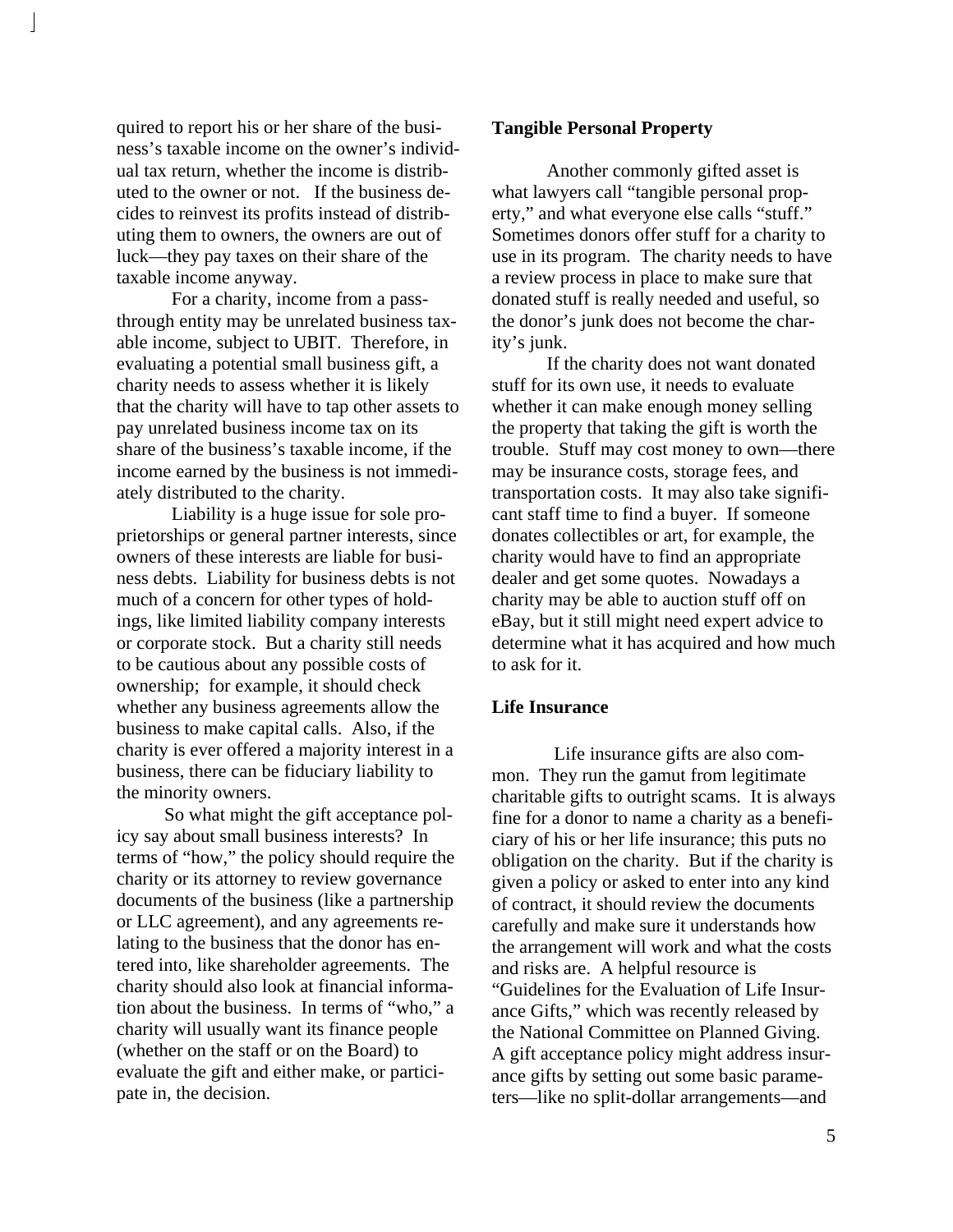by requiring someone on the finance team to evaluate any proposed insurance gift that is more complex than just being named as a beneficiary.

#### **Other Assets**

Finally, charities may get contributions that fall into the "other" category. It is neither practical nor possible to list every type of asset that may be gifted—there are just too many possibilities. Someday a donor may want to give your charity a currency futures contract, or timber rights, or a copyright. At my law office, we had a client call regarding a potential gift of dairy cows. This does not mean that every gift acceptance policy should include a section on livestock, though—a gift officer could have a long and illustrious career in development without ever handling a gift of a dairy cow. When a charity is offered an asset that is not specifically addressed in its policy, the decision-maker will have to fall back on the five basic factors and determine how they apply to the offered asset. Therefore, even if the policy is not specific about how, it still needs to cover who will evaluate "other" gifts.

# **Restrictions on Use or Disposition of the Asset**

Problem assets are often the focus of gift acceptance policies, but there are other types of "lemon" gifts to watch out for, and flag, in the gift acceptance policy. A common issue is donor restrictions on the use or disposition of the donated assets.

When donors are giving stuff, they may want the charity to agree to keep the donated item for use in the charity's program. Maybe the donor gets a warm, fuzzy feeling about giving a charity something that will be put to good use. More often, the donor is worried about his or her tax deduction. The deduction for a gift of tangible property is

more generous if the charity uses the item in its charitable program than if the charity sells it for cash. Donors want to be assured they will get the higher tax deduction.

If the charity has a legitimate need and use for the item, it is reasonable to agree to keep it, at least for some period of time. For example, nonprofit hospitals are filled with donated works of art. Since the hospital has a legitimate use for donated art, it would be acceptable for the hospital to agree to keep and display a gifted piece as a condition of the gift. However, the gift acceptance policy should generally limit the amount of time the charity will agree to keep an item. Over time, the charity will probably want to clean out old stuff to make way for new. Also, in the case of a gift of art or a collectible, something may become really valuable and the insurance costs to simply hang it up on the wall will become prohibitive.

If a charity does not have a genuine need and use for a donated item, it should not promise donors that it will keep and use the property. Under the Pension Protection Act of 2006, the charity must notify the IRS if it disposes of donated items within three years. Unless the charity certifies that it actually used the items in its program (or intended to do so, but the intended use became unfeasible), the donors will have recapture income if they claimed a higher "related use" deduction.

Charities might also be offered gifts of land conditioned on the charity using it rather than selling it. This is most prevalent with environmental organizations, and they need to work out criteria for when to accept donated land and when to pass. Other charities might also be offered "use it or lose it" real estate gifts, but such gifts are not that common and are not discussed here.

Occasionally donors want a charity to hold a donated investment asset. This should raise a red flag, and a charity's policy should prohibit this. As a general rule, a charity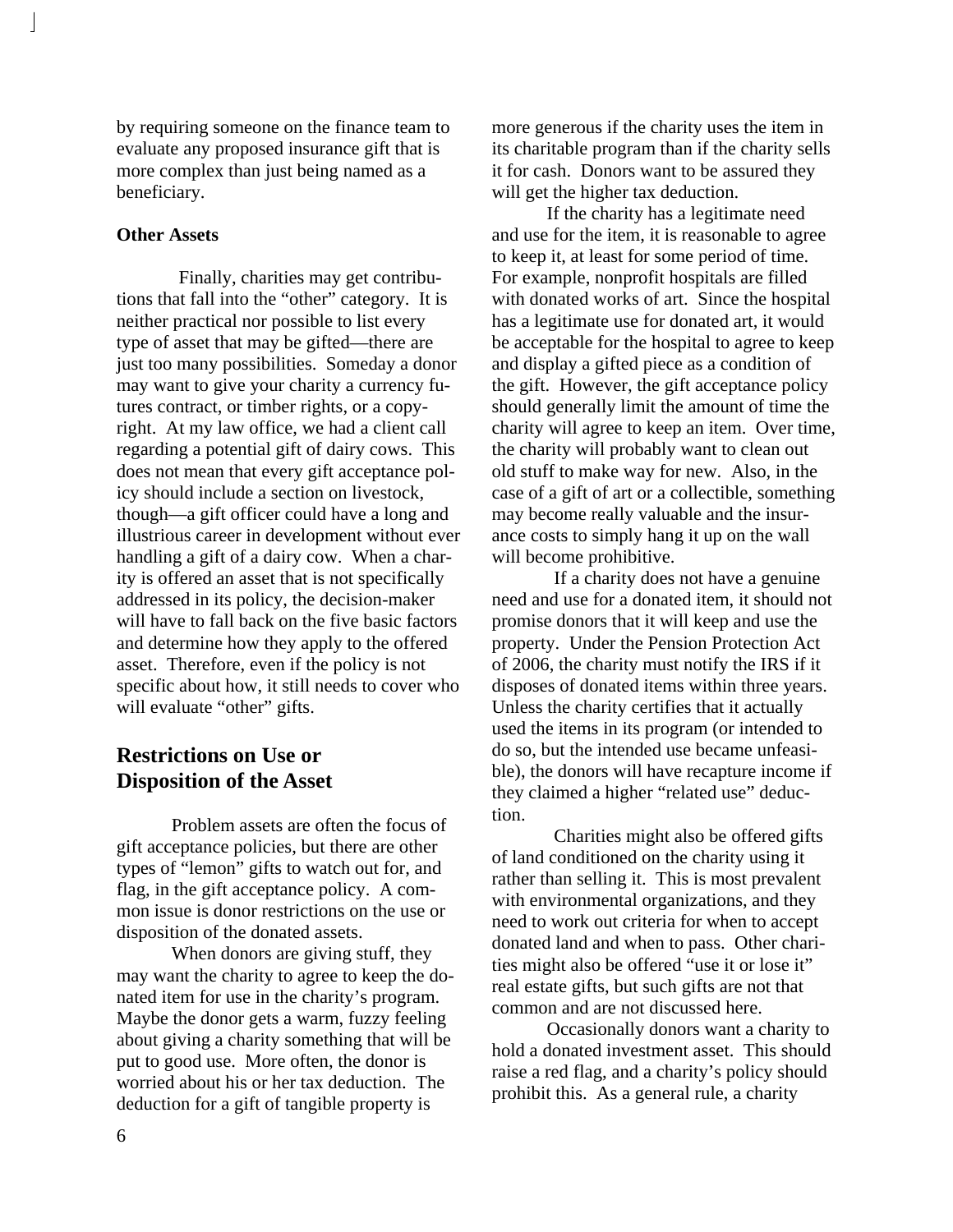should not promise to retain assets that the charity will hold for investment rather than use in charitable activities. The donor may be absolutely convinced that the stock will go up or the real estate will appreciate. It is fine for the donor to play those odds, but a charity should adopt a prudent investment policy and follow it.

# **Problems with the Restrictions on Charitable Use**

All charities love to get unrestricted gifts, which they can use for any aspect of their operations. The reality is that many donors want to limit what the charity may do with the donor's contributions. These restrictions can be problematic in a number of circumstances.

First, a charity should not accept gifts if the restriction is inconsistent with its mission. Taking the high road is easier to say than do; money is hard to come by, and charities have an understandable inclination to take the money and live with the restrictions somehow. But if the gift is truly inconsistent with a charity's mission, no good is likely to come of it.

A more typical problem with restrictions is accounting costs. When a charity holds restricted funds, accounting rules require that the charity track the restricted funds separately and document that it uses them for an appropriate purpose. If a gift is restricted so narrowly that it requires a new fund, the charity should make sure that the fund is big enough that the accounting work involved does not cost more than the gift is worth. If someone wants to set up an endowment fund, for example, many organizations require the new fund to meet a minimum size requirement. Donors can make smaller endowment gifts if they are willing to contribute to an existing fund. This is mostly an issue with endowment gifts, but can also arise

with current gifts. A gift acceptance policy should address how big a gift will have to be before the charity will set up a new fund for it.

Even if accounting costs are not a concern, a narrowly restricted gift can be difficult to use. For example, a scholarship fund can be so narrowly restricted that it is difficult to find potential beneficiaries. A narrowly restricted endowment fund can also create problems if it does not generate enough money to fully fund an activity. This problem is preventable if the donor agrees (in a written gift agreement) to give the charity some variance power, that is, power to use the endowment for a purpose as close as possible to the original purpose, if the original purpose is not possible or practical.

The gift acceptance policy should put some review process in place for restricted gifts (at least for gifts that require a new fund) so that the organization makes sure it can live with the restrictions without undue compliance costs. The policy should also set forth some uniform policies for endowments that the charity will incorporate into gift agreements with donors, including a term giving the charity variance power.

Finally, there is the problem every fundraiser wants to have—a gift or grant that is so humongous that it will change the focus or the size of the organization. Although these are exciting gifts, they also deserve some attention in the gift acceptance policy, because a gift or grant that is big enough to change the focus of the organization should only be accepted after a serious review of the implications by the Board.

## **Strings and Conditions**

Some gifts come with strings and conditions. While it is impossible to anticipate all of the possible donor requests that may arise, some issues are predictable and your organization can plan for them.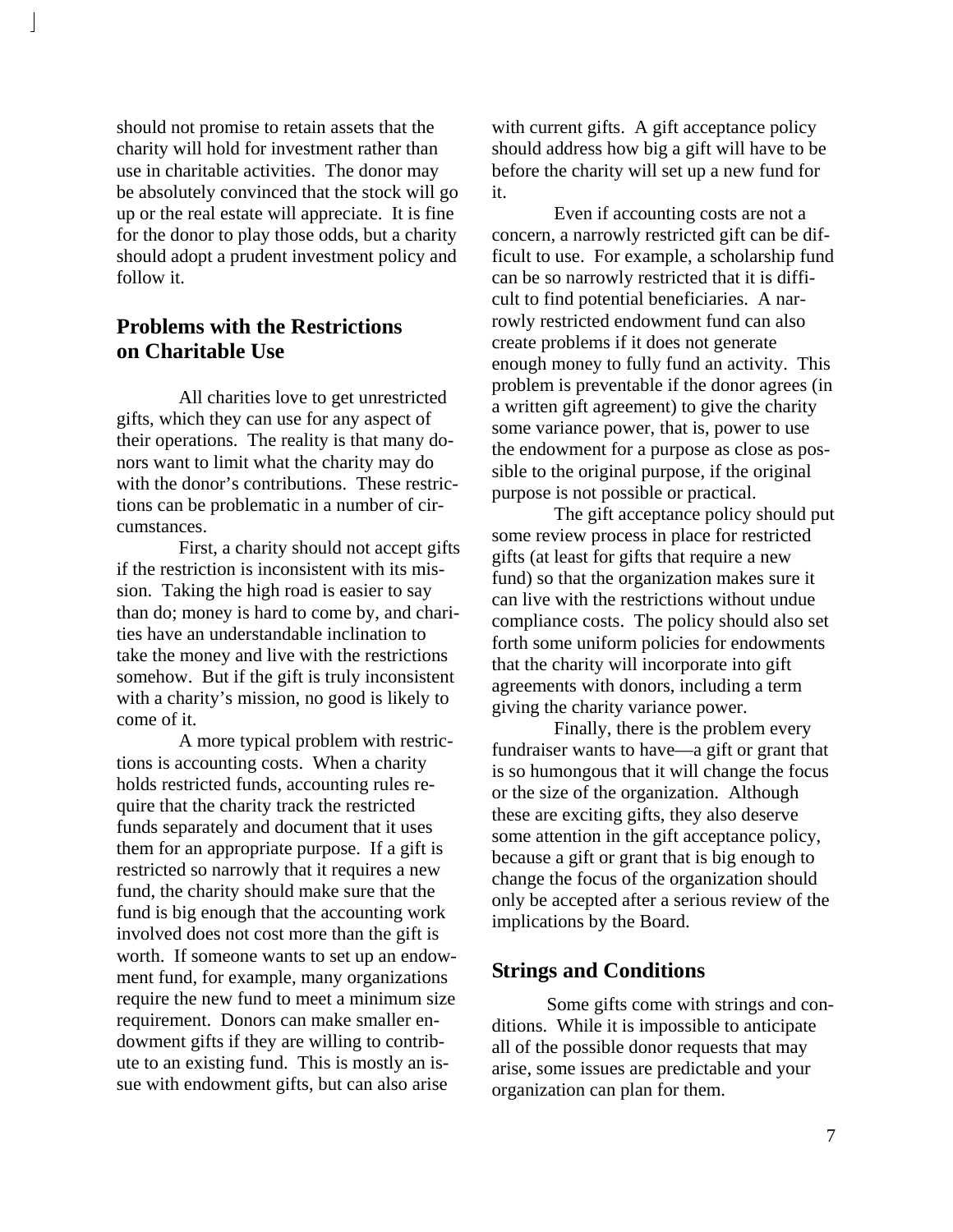For example, it is fairly common for a donor to ask the charity to pay for some of the donor's costs of making the gift, like legal costs of drafting a CRT, or the costs of an appraisal the donor needs in order to deduct the gift on his or her tax return. If a charity does agree to pay some of the donor's bills, the transaction is no longer a simple contribution for tax purposes—it is a bargain sale. This has important implications for the charity in documenting the gift. A charity cannot send an acknowledgement that says "no goods and services were provided in exchange for this contribution" if the charity actually promised to provide the donor with an appraisal. Paying the donor's bills is a return benefit, and this has to be disclosed in the acknowledgement.

As a general rule, a charity's policy should provide that it will not pay a donor's bills as part of a charitable gift transaction. If the donor does not want to pay an attorney to draft a CRT, the charity can engage its own lawyer to draft the trust on behalf of the charity. Similarly, if the charity obtains an appraisal of property for its own purposes (as trustee of a CRT, or for insurance purposes), it may give a copy to the donor; but the charity should not ordinarily prepare an appraisal just for the donor, or promise to provide an appraisal as a condition of the gift.

Inevitably, some gifts are going to come along that are worth making an exception for. The gift acceptance policy should indicate who has authority to promise a return benefit to the donor on behalf of the charity. If a charity does agree to pay some donor costs, it is crucial that whoever acknowledges the charitable gift is informed about the deal so that an accurate receipt can be issued to the donor.

Naming opportunities are another typical condition requested by donors. This is not usually a problem, but charities that regularly offer naming opportunities should have policies in place to ensure consistency. Charities might also want to reserve the right to dump a name that later becomes embarrassing. The University of Missouri-Columbia is probably not that happy to be stuck with a "Kenneth L. Lay Chair in Economics," for example. Some organizations provide for "unnaming rights" in their agreements with donors so that the charity may cease to use the name in specified circumstances. (This is one issue that can only be tackled through a consistent gift acceptance policy, and not on a case by case basis. Consider presenting this to donors as a way to protect the donors from having their building, brick, or endowment right next to one honoring a white collar criminal.)

Sometimes the donor wants to be involved in controlling the charity's use of the gift. For example, the donor may want a role in hiring a staff member who will be paid with the donated funds, or selecting beneficiaries for a scholarship. Some involvement in an advisory capacity is fine, but the donor cannot have the power to veto the charity's choices or to select a staff member or a beneficiary. Among other reasons, this destroys the donor's charitable tax deduction.

# **Embarrassing Gifts**

Sometimes a gift is so embarrassing that the charity wishes it had never accepted the contribution. Typically, the problem is that the gift that undermines public confidence in the organization's integrity. For example, a gift from a tobacco company to a public health organization might be so embarrassing that the public relations fallout costs more money than the gift was worth. This might be worth mentioning in your gift acceptance policy; for some organizations, it is a big concern.

# **Tax Shelters**

The involvement of charities in tax shelters is the subject of scrutiny and concern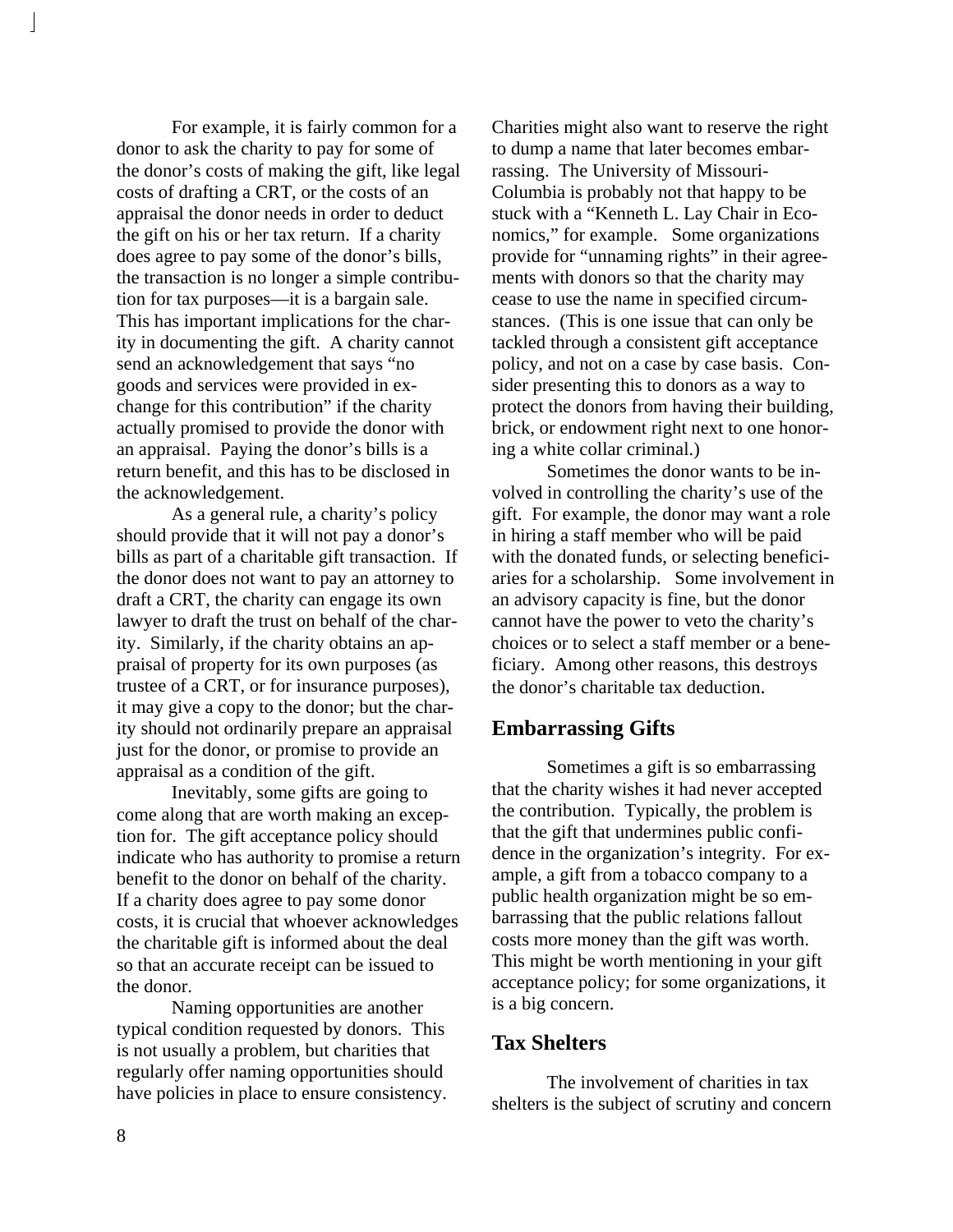these days, both at the IRS and on Capitol Hill. It is too early to say whether all the talk will generate significant enforcement efforts. Tax shelters are a complex topic, well beyond the scope of this article. Even trying to define what constitutes a tax shelter, as opposed to legitimate tax planning, is contentious. For our purposes, it is probably enough to say that charities should be suspicious of, and get legal advice about, any proposed deal that seems a little too sweet to donors.

Red flags include transactions that involve a complex series of steps, requirements that the arrangements should be confidential (aside from protecting the privacy of the donor), and "side agreements" that are not reflected in the main documents. Any complex transaction should probably be reviewed by the charity's attorney anyway.

# **Concerns Specific to Planned Gifts**

The issues discussed above relate to both outright and planned gifts, but evaluation of planned gifts involves some special concerns.

First, charities need to be especially wary of uneconomic gifts in the planned giving context, using a cost /benefit analysis to make sure the charity will not end up losing money. Factors to consider include costs to close and administer the gift, exposure to liability, and expected value to the charity. For example, a charity can spend too much money to close a planned gift or to administer the gift compared to its value. If a charity pays legal fees to draft or review a CRT and then incurs annual administrative costs to serve as its trustee, the charity might lose money if the value of the charitable remainder is too small. Charities can prevent this by setting out some standards in their gift acceptance policies for serving as trustee or paying any costs associated with setting up a CRT. These standards might address minimum gift amounts to fund the CRT, a minimum percentage of the remainder that will be irrevocably designated for the charity, and minimum ages of the income beneficiaries to limit the number of years the trust will have to be administered. Charities should also be careful in agreeing to trustee any CRT with a high payout percentage or annuity amount, since the high payments to donors will erode the value of the charitable remainder if investment performance lags.

 If a charity offers gift annuities, there is always a risk that the annuity payments to donors could exhaust the charity's reserve fund, forcing the charity to tap other funds to meet its annuity obligations. This situation could arise if the donated property sells for less than expected, or has significant selling costs. For example, if real estate is contributed in exchange for an annuity, the annuity amount the charity will pay the beneficiary is based on the appraised value of the property on the date of the gift. However, the charity's proceeds from the sale will be reduced by selling costs, such as a realtor commission, escrow fees, title insurance, etc. This means the charity may wind up with less cash to invest in its reserve fund than the value used to calculate the annuity payments. The charity could narrow this gap by asking the donor to accept a lower annuity payment (and increase the amount of his or her deduction) to decrease the charity's risk of being caught short. As with CRTs, a charity may also choose to set a minimum age for beneficiaries to limit the duration of its annuity payment obligation.

Planned gifts can also involve additional liability risks. For example, if the charity serves as trustee of a CRT, it will have liability for any breach of fiduciary duty to the income beneficiaries of the trust, and to any other charities that share in the remainder. Therefore, a charity should never serve as trustee unless it has the capacity and commitment to do a good job. A charity might also want to look harder at trusteeship if there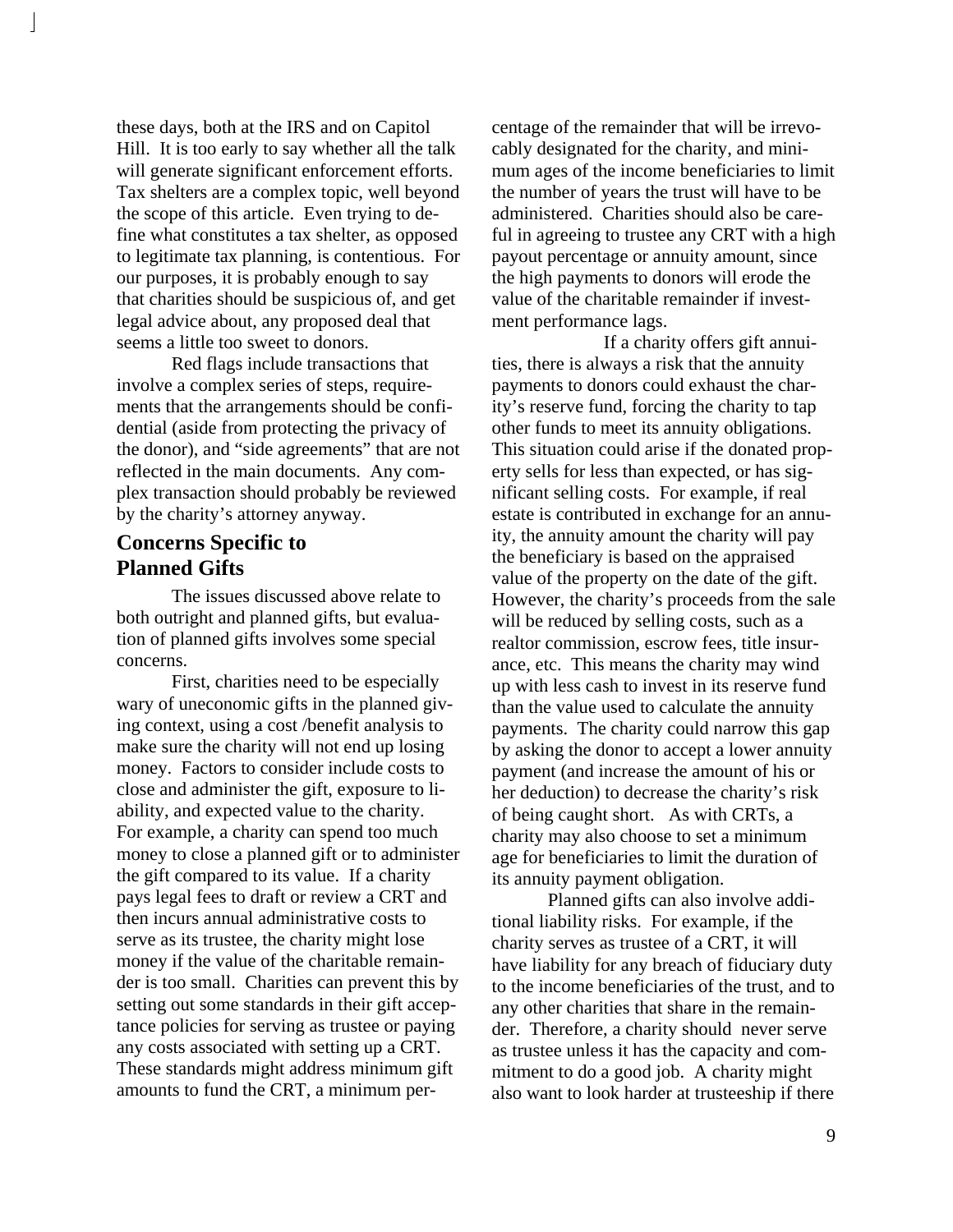are beneficiaries other than the donors. The donors chose the charity, like the charity, and want the charity to have some of their money; they will not be inclined to sue. The donors' kids are another story. For this reason, some charities will not trustee a charitable lead trust, and are cautious about a trusteeship of a CRT if there are income beneficiaries other than the donors.

# **Developing a Gift Acceptance Policy**

#### **Need for a Written Policy**

The success of a gift acceptance policy comes down to the good judgment of the people who decide whether to accept or refuse gifts. Why, then, does the charity need a written gift acceptance policy?

First, it is the Board's responsibility to establish policies to protect the charity. It is also the Board's responsibility to decide who is authorized to make important decisions for the charity, like accepting a major gift. Approving a written gift acceptance policy is a mechanism for the Board to exercise these responsibilities.

Second, individuals come and go. A charity does not want the value of their experience to go with them. A gift acceptance policy should develop over time into a tool that embodies the collective wisdom of the organization. Every time the charity revises its policy, the staff and board members involved in the process will improve the policy based on what they have learned from their experience in handling difficult gifts. Potential problems are flagged, checklists on how to evaluate gifts are developed, and the policy becomes a tool to help the organization benefit from past experience.

Finally, a written policy can speed up a charity's gift evaluation process. For example, if the policy has a checklist of documents needed to evaluate a real estate gift, the development officer knows right away to ask

the donor for these documents. Also, a written policy can prevent confusion about who is authorized to make a decision.

#### **Handling Exceptions**

The idea of a written policy makes some fundraisers uncomfortable, since for every rule there is bound to be an exception. Nobody wants rigid rules to get in the way of a big contribution.

However, it is the Board's decision who is authorized to make an exception to the policies they approve. If the gift acceptance policy says nothing about exceptions, then the Board needs to approve any deviation from the policy. If the gift is worth it, directors will agree that an exception is warranted. A better strategy is for the policy to be explicit about making exceptions. Since most charity boards do not meet that frequently, the policy should establish an expeditious way to address special situations. For example, the policy may authorize a Board Committee to approve an exception, or may allow the charity's CEO to make the call.

#### **Customizing the Policy**

To get the full benefit of a gift acceptance policy, a charity's staff and board need to write it themselves. It is not enough to get another organization's policy and use "find/ replace" on the word processor to substitute your charity's name.

First, that is like skipping class and reading a classmate's notes. If your charity does not go through the process of thinking through the issues and developing its own policy, the board and staff will not really focus on what kinds of problems the charity could have and what steps are appropriate to minimize the risks.

Second, a policy needs to be tailored to the circumstances of the organization. Since "who" is the most important part of the